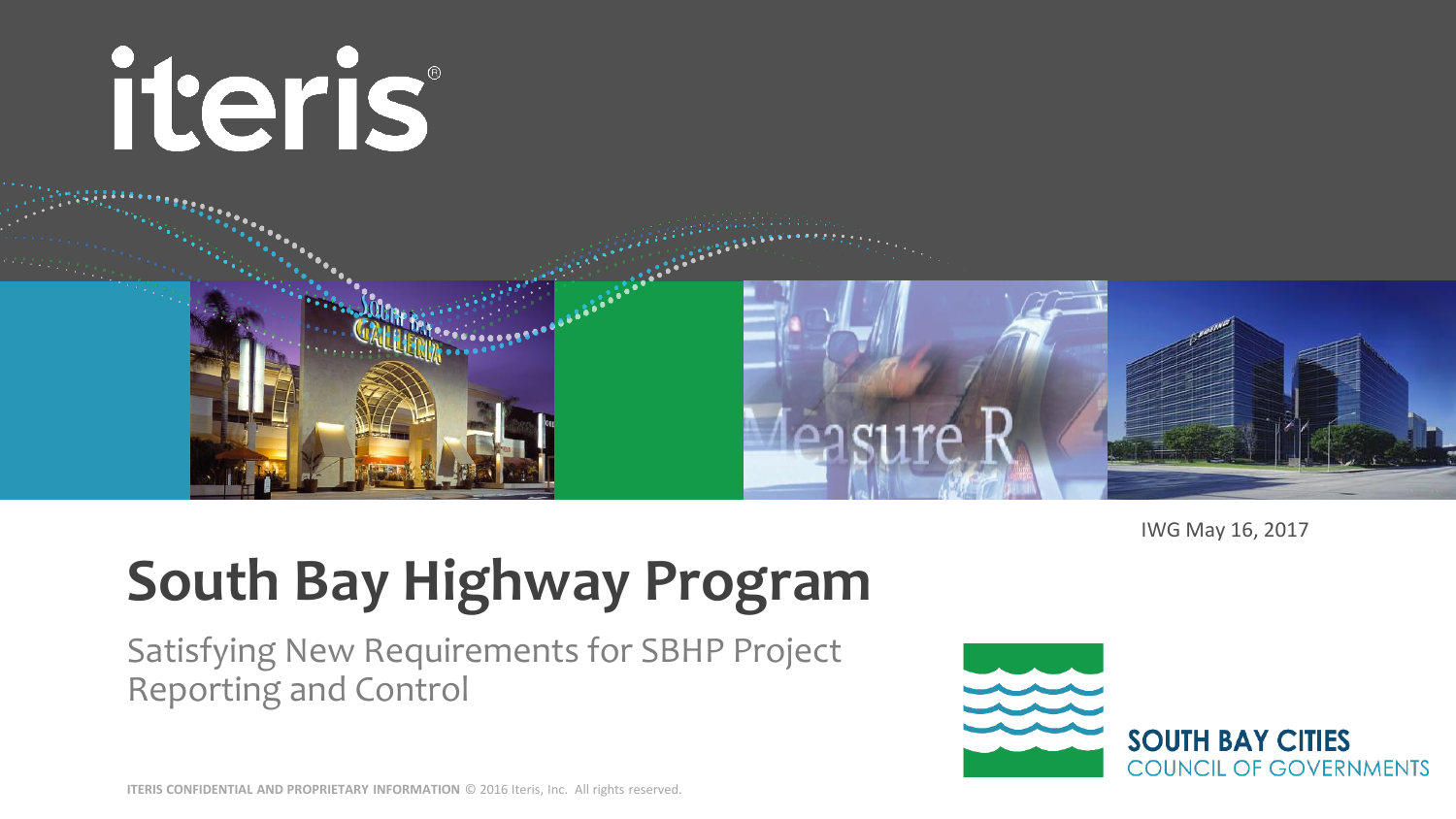# **SBHP Project New Project Reporting Topics**

- **Improved Monthly and Quarterly Reporting**
	- **Meeting Metro Schedule Targets**

#### **Key Concepts:**

- Separating **Schedule Adherence** from **Cost Adherence** in Reporting
	- This means tracking project progress by the amount of work completed and not by the amount spent
	- However, **relating** the work done to the amount spent to do it is an important part of managing your project

#### Let's go back to the SBHP Project Management Training

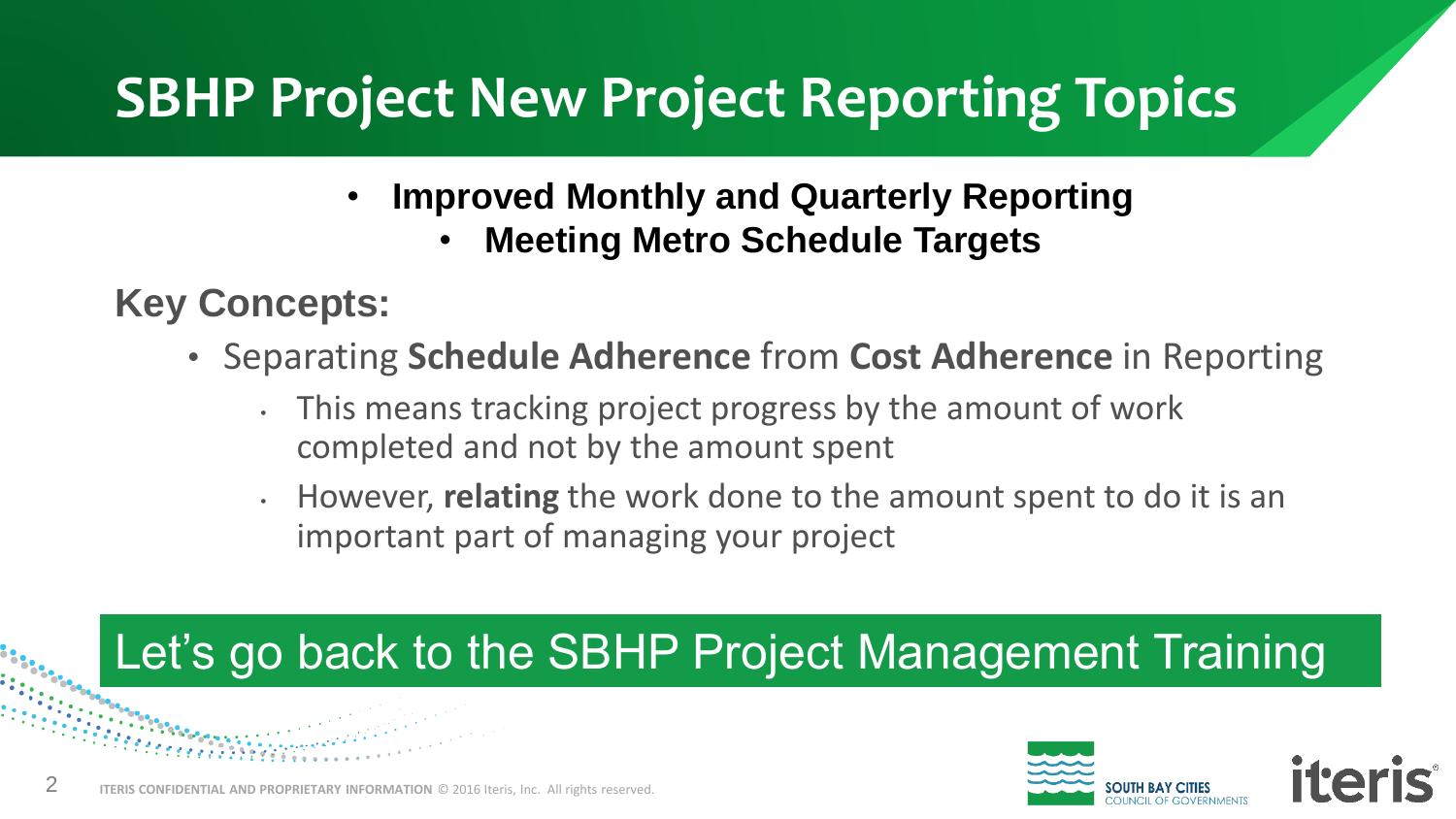#### **SBHP Project Execution and Control**

- Manage Project work
	- Ensure progress is being made towards satisfying the Project Charter
	- Evaluate Project Progress against the Project Plan
	- Use the Project Team as the source of information
	- Initiate corrective actions
	- Enforce Change Control
	- Facilitate communication between Team members

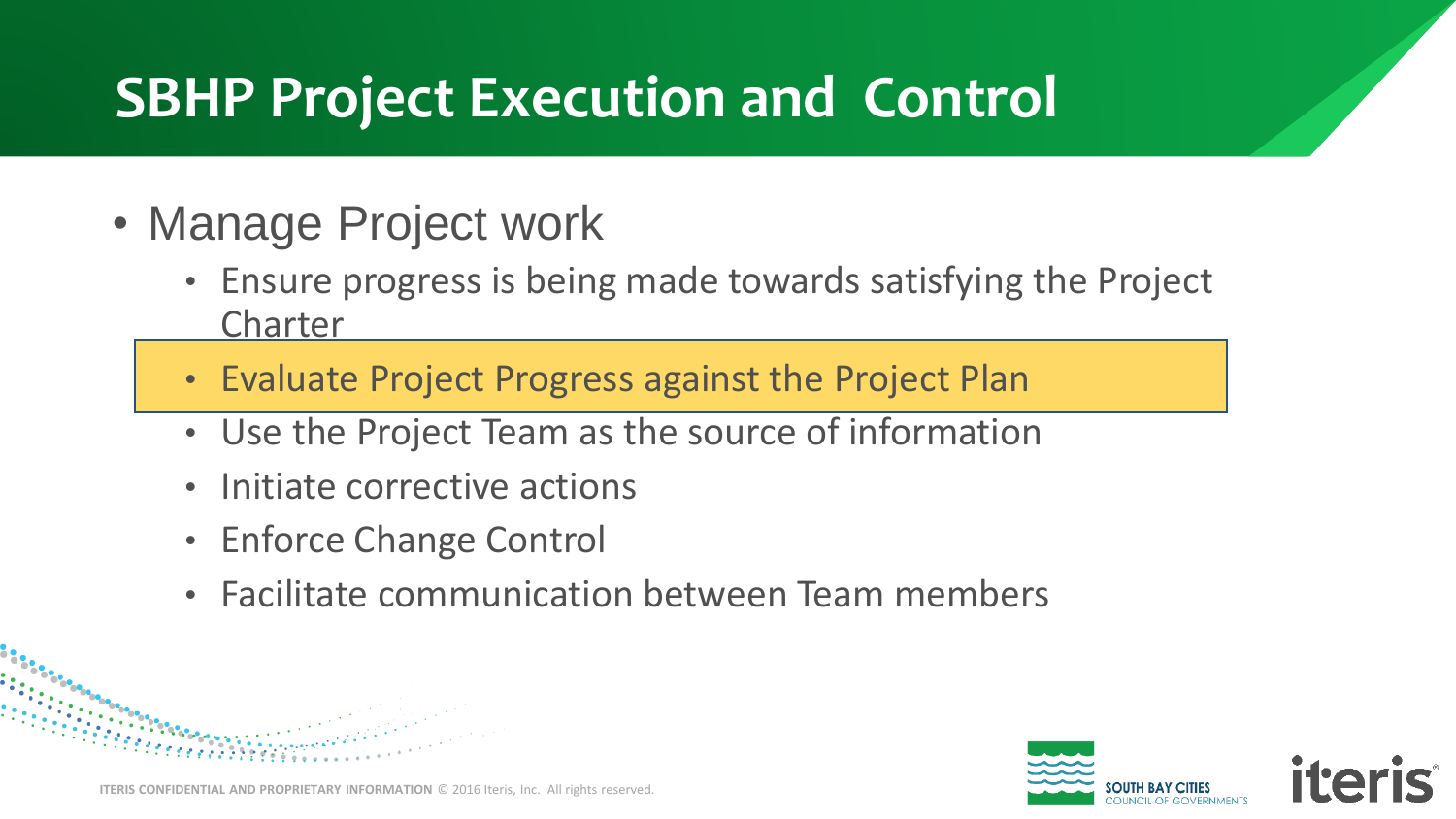# **Control Costs**

- Earned Value Management (EVM)
- Forecasting
- To-Complete Performance Index (TCPI)
- Performance Reviews

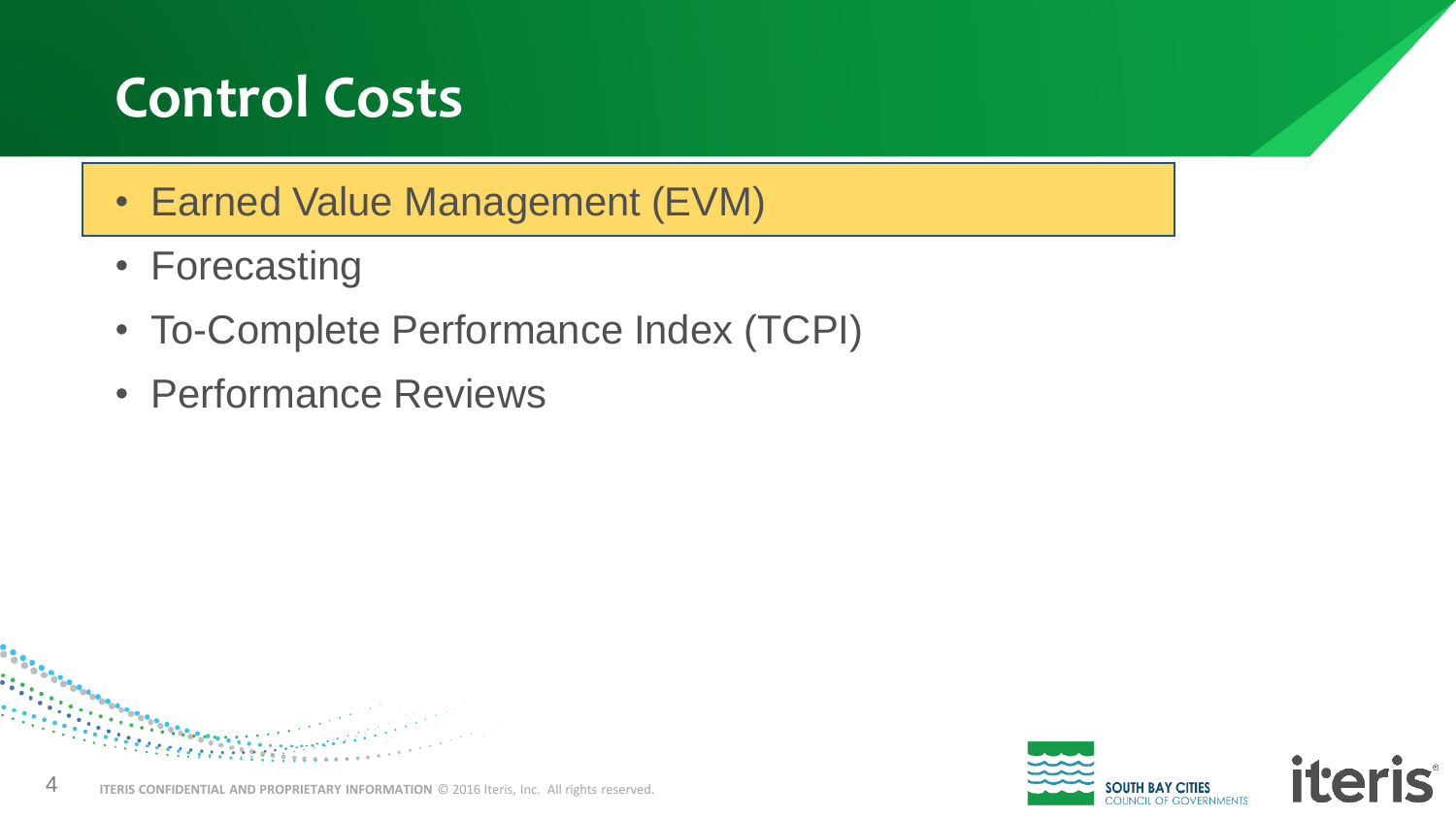#### **Earned Value Management**

- Combines scope, schedule and resource measurements to assess project performance and progress
- Integrates the scope baseline, cost baseline and schedule baseline to give a performance measurement baseline
- Can be applied to all projects in all industries



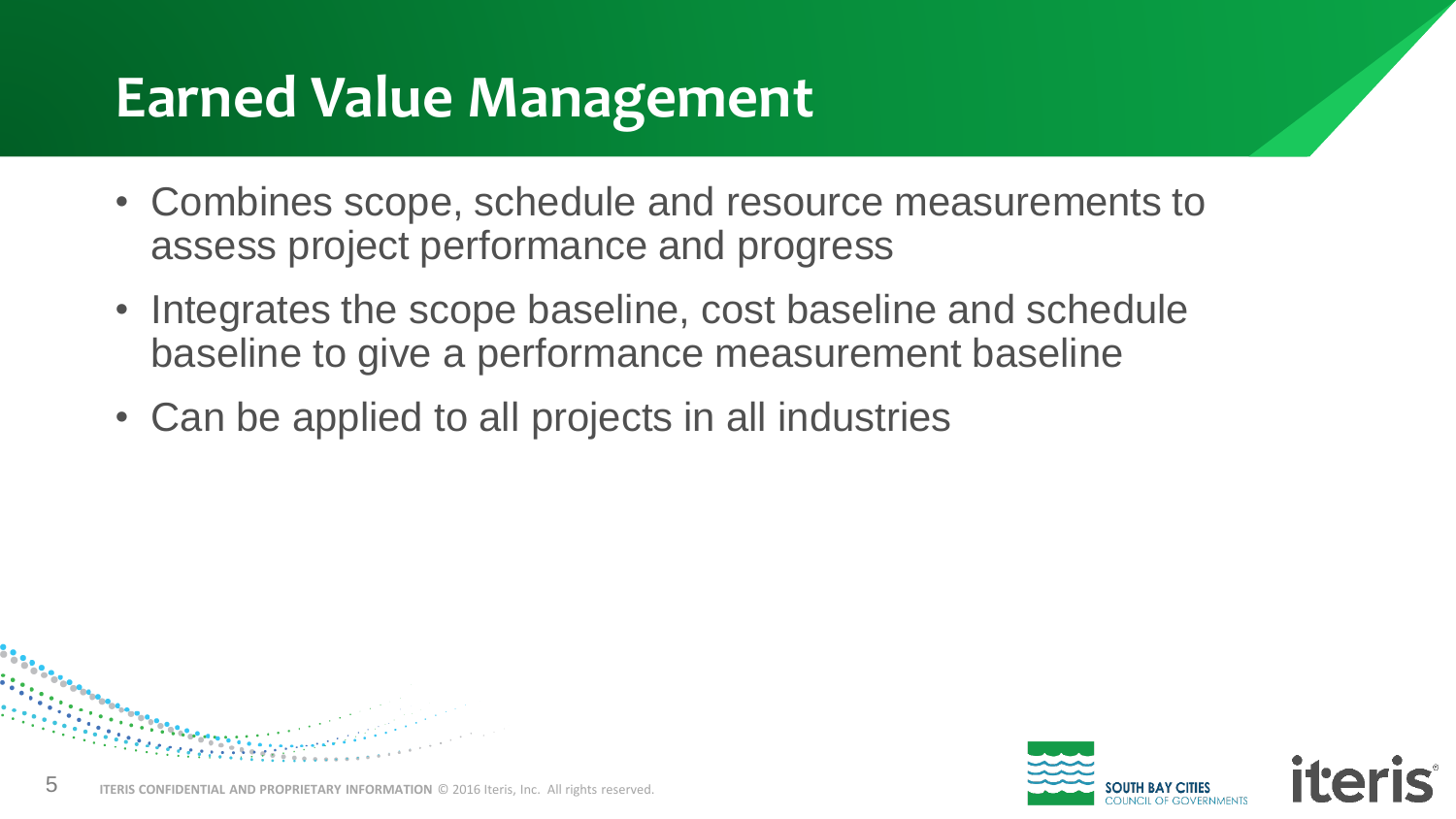# **EVM – Key Concepts**

- Planned Value
	- The authorized **budget** assigned to scheduled work
	- At a given moment it defines the planned cost of the physical work that **should have been accomplished**
	- The Total Planned Value of a Project is the Budget At Completion (BAC)
- **Earned Value** 
	- The measure of work performed expressed in terms of the budget authorized for that work
	- It is the **budget** associated with the authorized work that **has been completed**
- Actual Cost
	- The realized cost incurred for the work performed
	- The total cost incurred in accomplishing the work that the EV measured

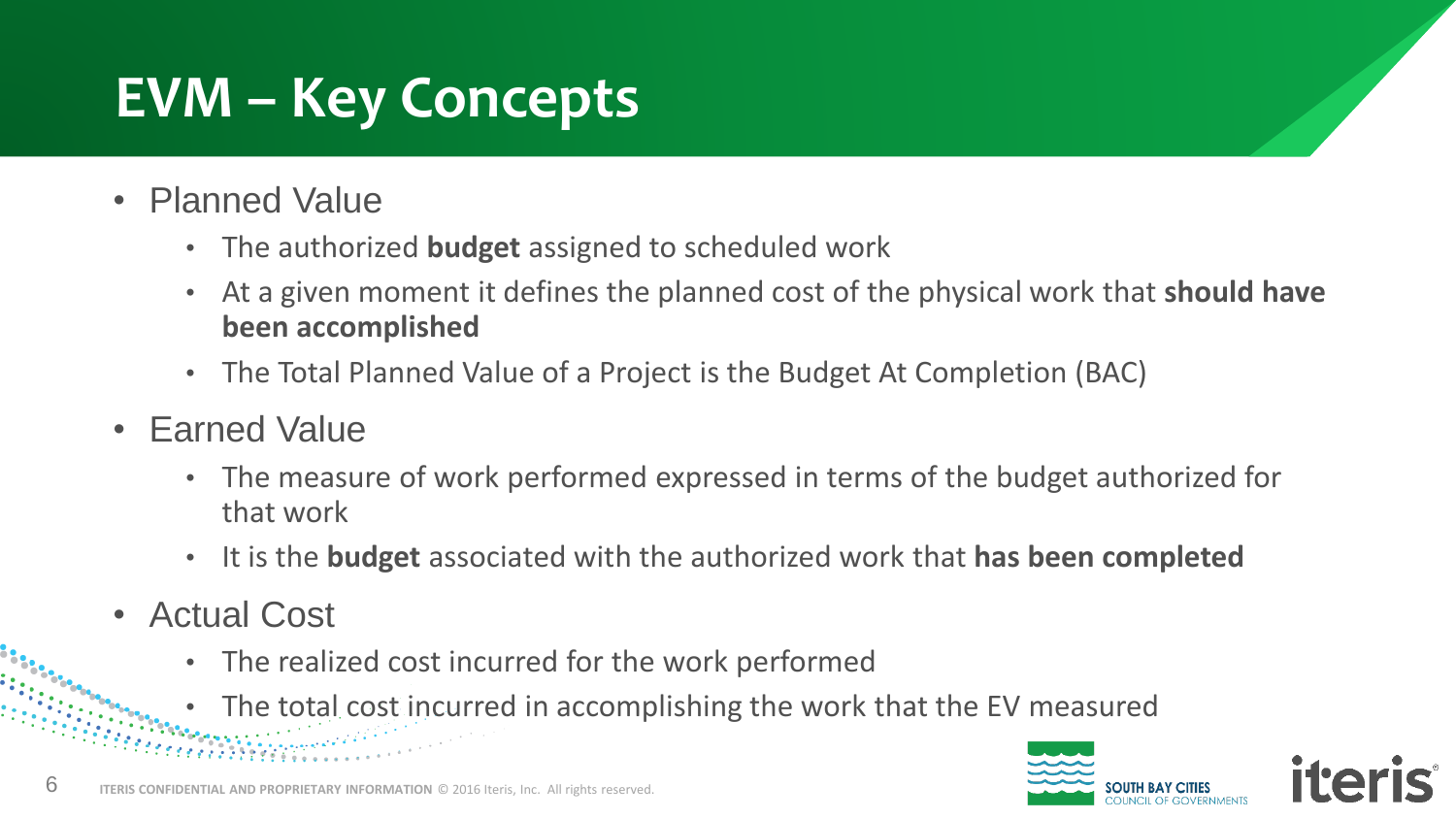#### **Earned Value Concept**



- BAC-Budget at Completion
- EV Earned Value
- AC Actual Costs
- PV Planned Value

CIL OF GOVERNMENTS

- EAC Estimate at Completion
- ETC Estimate to Complete

*iteris* 



7

å,

٠,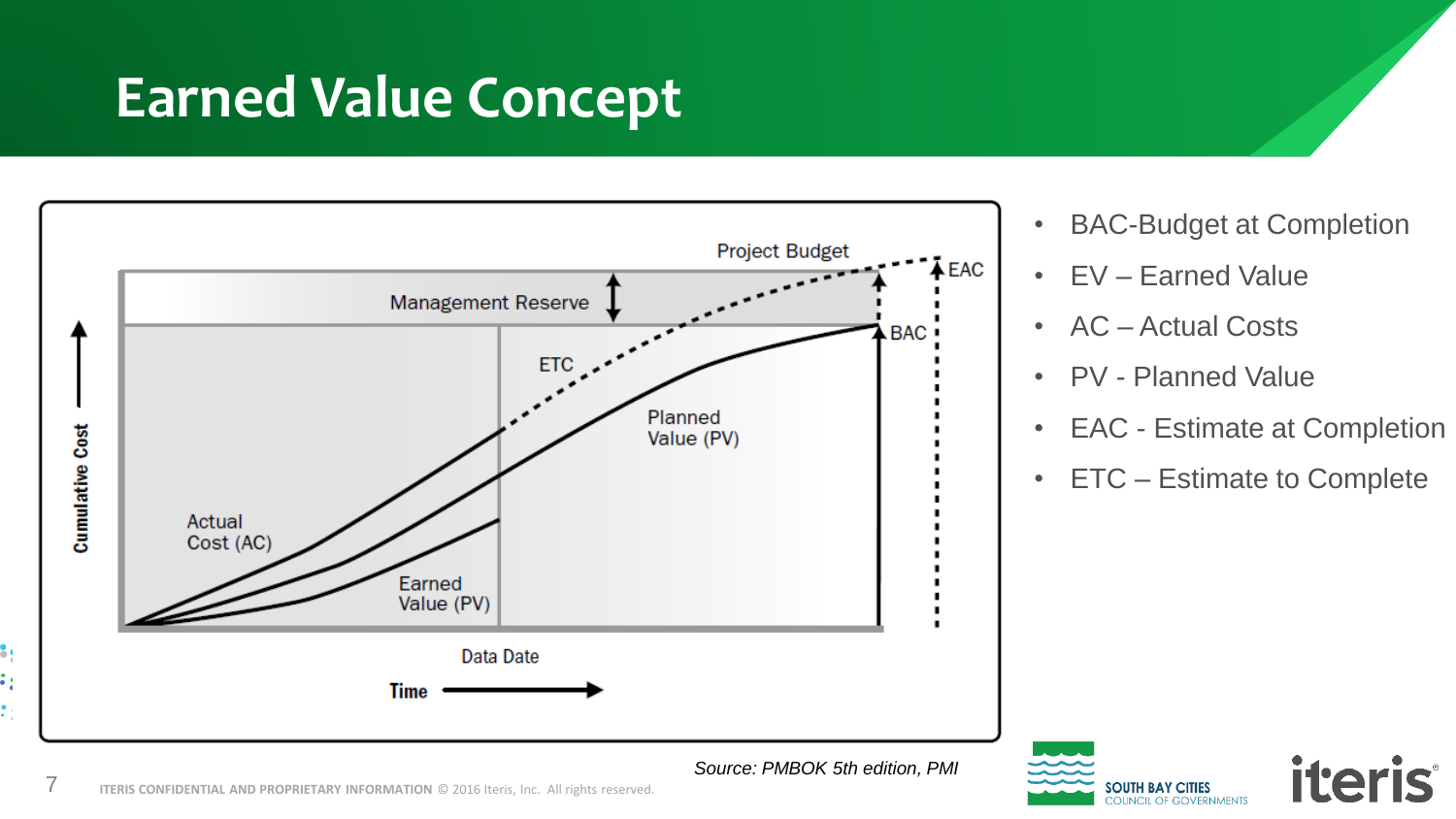# **EVM Performance Indices**

• Schedule Performance Index (SPI)

- A measure of Schedule efficiency
- Is the ratio of Earned Value to Planned Value
- $\cdot$  SPI = EV/PV
- SPI<1 less work completed than planned
- SPI>1 more work completed than planned
- Cost Performance Index (CPI)
	- A measure of Cost efficiency
	- Is the ratio of Earned Value to Actual Cost
	- $CPI = EV/AC$
	- $CPI < 1 cost overrun$
	- CPI>1 cost underrun





**ITERIS CONFIDENTIAL AND PROPRIETARY INFORMATION** © 2016 Iteris, Inc. All rights reserved.

8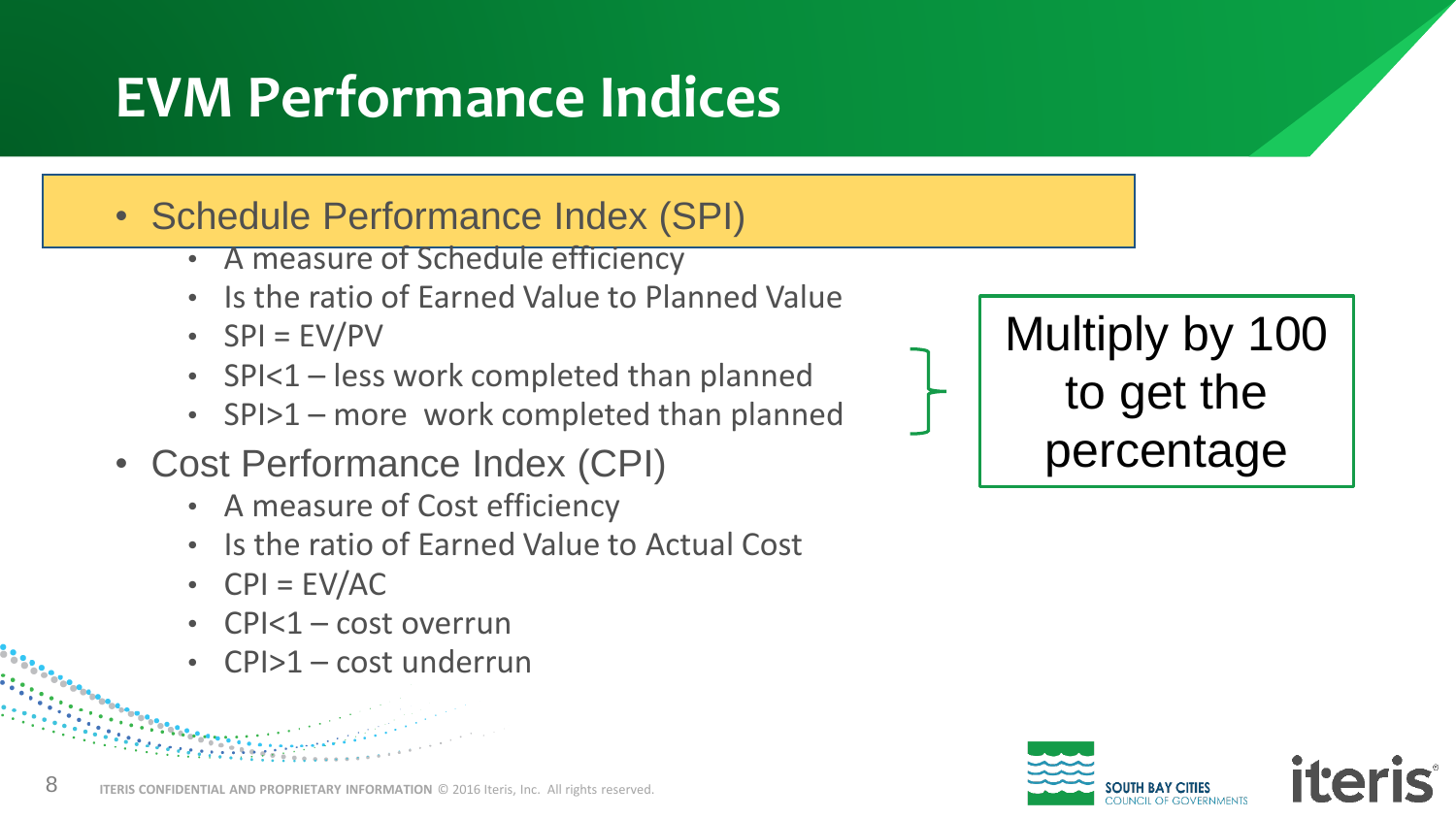#### **So how can we use what we do already to meet the new requirements?**

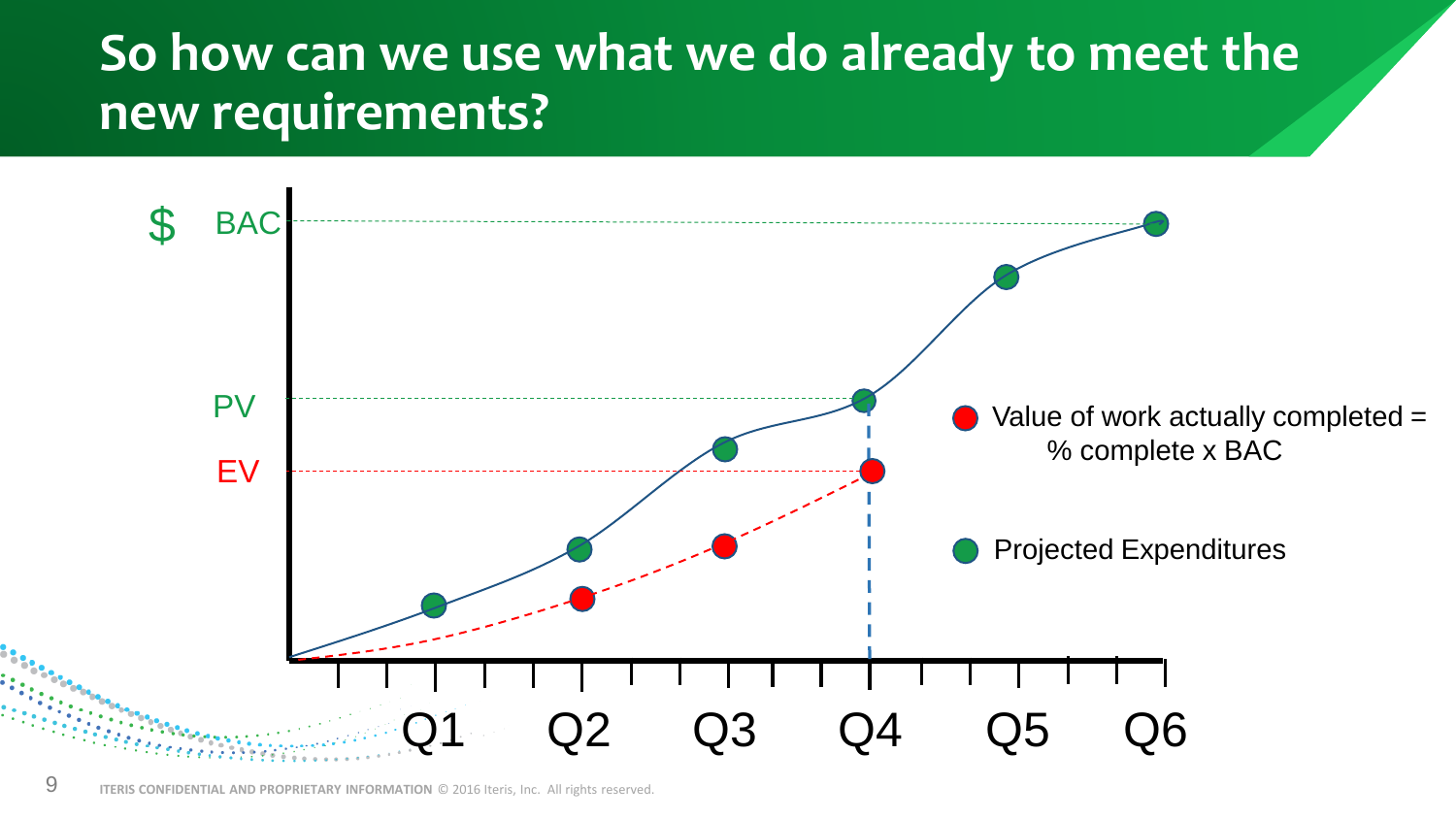# **EVM Performance Indices**

- Schedule Performance Index (SPI)
	- A measure of Schedule efficiency
	- Is the ratio of Earned Value to Planned Value
	- $SPI = EV/PV$
	- SPI<1 less work completed than planned
	- SPI>1 more work completed than planned

Multiply by 100 to get the percentage

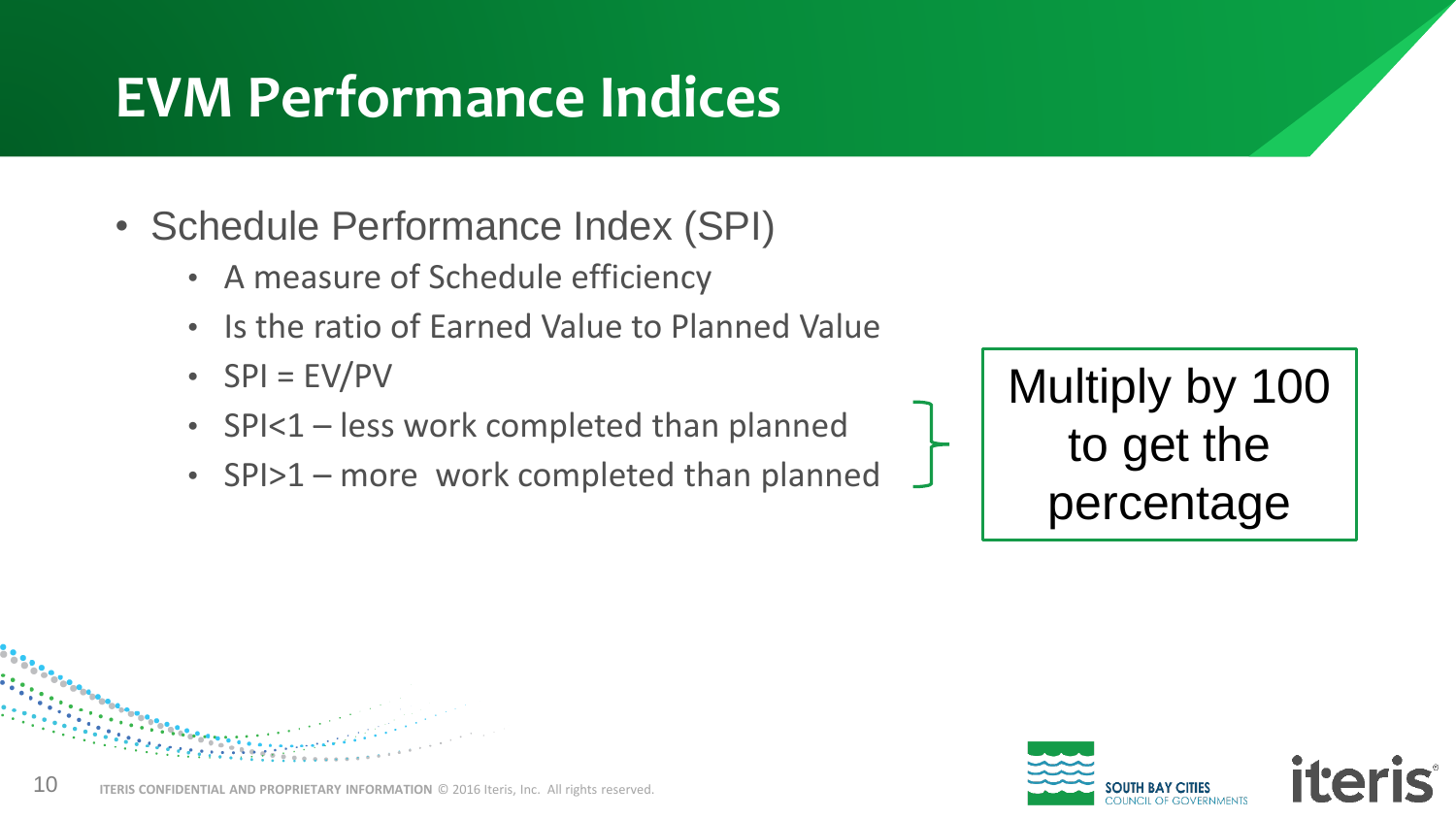#### **So how can we use what we do already to meet the new requirements?**